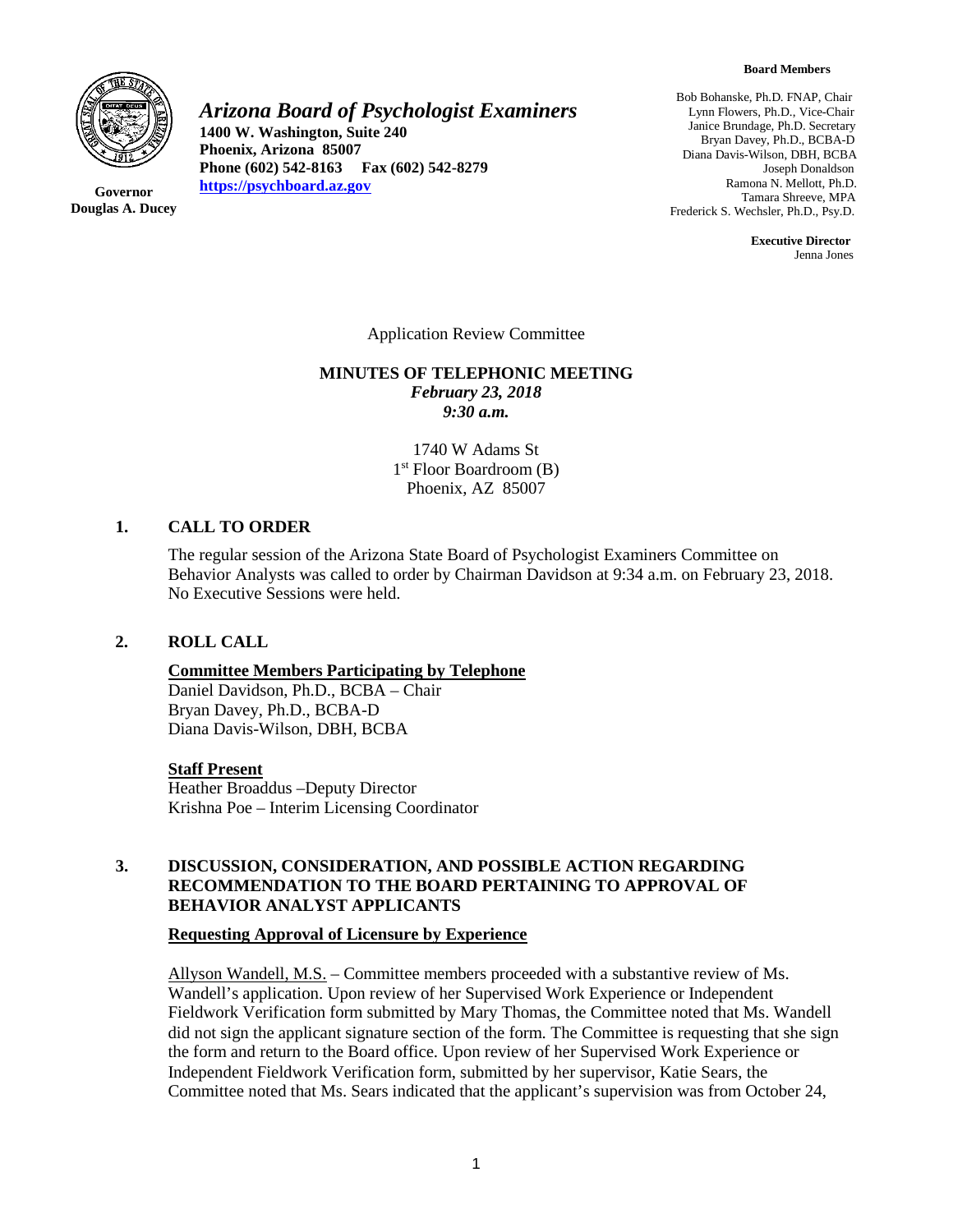2016 – June 18, 2017, at Pride Star Center for Applied Learning, Nashoba Learning Group, and Nashoba Regional School District. The Committee noted that Ms. Sears did not obtain licensure as a behavior analyst in Arizona until June 15, 2017. It was noted that Ms. Wandell's supervision prior to June 15, 2017, may not meet the requirement of A.R.S. §32-2091.03(E). At this time, the Committee is requesting a revision to the Supervised Work Experience or Independent Fieldwork Verification form indicating that Ms. Sears was not licensed in AZ at the time of supervision, and to submit all necessary documentation as described in question # 8 of the form.

Ashley Pruitt, M.S.. – Dr. Davis-Wilson recused from reviewing this application. Due to lack of a quorum, her application was forwarded to the Board for substantive review.

Caleigh Winkyaw, M.Ed. – Committee members proceeded with a substantive review of Ms. Winkyaw's application. Upon review, the Committee noted that the materials submitted were complete and fulfilled the requirements of statutes and rules. It was the consensus of the Committee to move Ms. Winkyaw's application to the full Board for review and approval of licensure upon receipt of the pro-rated licensure fee.

Erin Mitchell, M.S.W. – Committee members proceeded with a substantive review of Ms. Mitchell's application. Upon review, the Committee noted that the materials submitted were complete and fulfilled the requirements of statutes and rules. It was the consensus of the Committee to move Ms. Mitchell's application to the full Board for review and approval of licensure upon receipt of the pro-rated licensure fee.

Jamilah Amirah, M.S. – Committee members proceeded with a substantive review of Ms. Amirah's application. Upon review, the Committee noted that the materials submitted were complete and fulfilled the requirements of statutes and rules. It was the consensus of the Committee to move Ms. Amirah's application to the full Board for review and approval of licensure upon receipt of the pro-rated licensure fee.

Melissa Mallon, M.A. – Committee members proceeded with a substantive review of Ms. Mallon's application. Upon review of her response to the first additional information request, the Committee noted that she did not provide a detailed explanation of her supervision and her supervised experience provided by Dr. Lynette Hill. The Committee noted that her supervision took place over a 13 month period (June 1, 2016- July 11, 2017). Additionally, the Committee noted that 1,500 hours of supervision typically occurs over a longer time-frame. At this time, the Committee is requesting a **detailed** summary of her supervision (activities, hours per week) and supporting documentation (supervision logs/forms).

Rula Diab, M.Ed. – Committee members proceeded with a substantive review of Ms. Diab's application and subsequent submission. Upon review, the Committee noted that the materials submitted were complete and fulfilled the requirements of statutes and rules. It was the consensus of the Committee to move Ms. Diab's application to the full Board for review and approval of licensure upon receipt of the pro-rated licensure fee.

Samantha McKenna, M.Ed. – Dr. Davis-Wilson recused from reviewing this application. Due to lack of a quorum, her application was forwarded to the Board for substantive review.

Stacie Van Zuidam, M.Ed. – Committee members proceeded with a substantive review of Ms. Van Zuidam's application and subsequent submission. Upon review, the Committee noted that the materials submitted were complete and fulfilled the requirements of statutes and rules. It was the consensus of the Committee to move Ms. Van Zuidam's application to the full Board for review and approval of licensure upon receipt of the pro-rated licensure fee.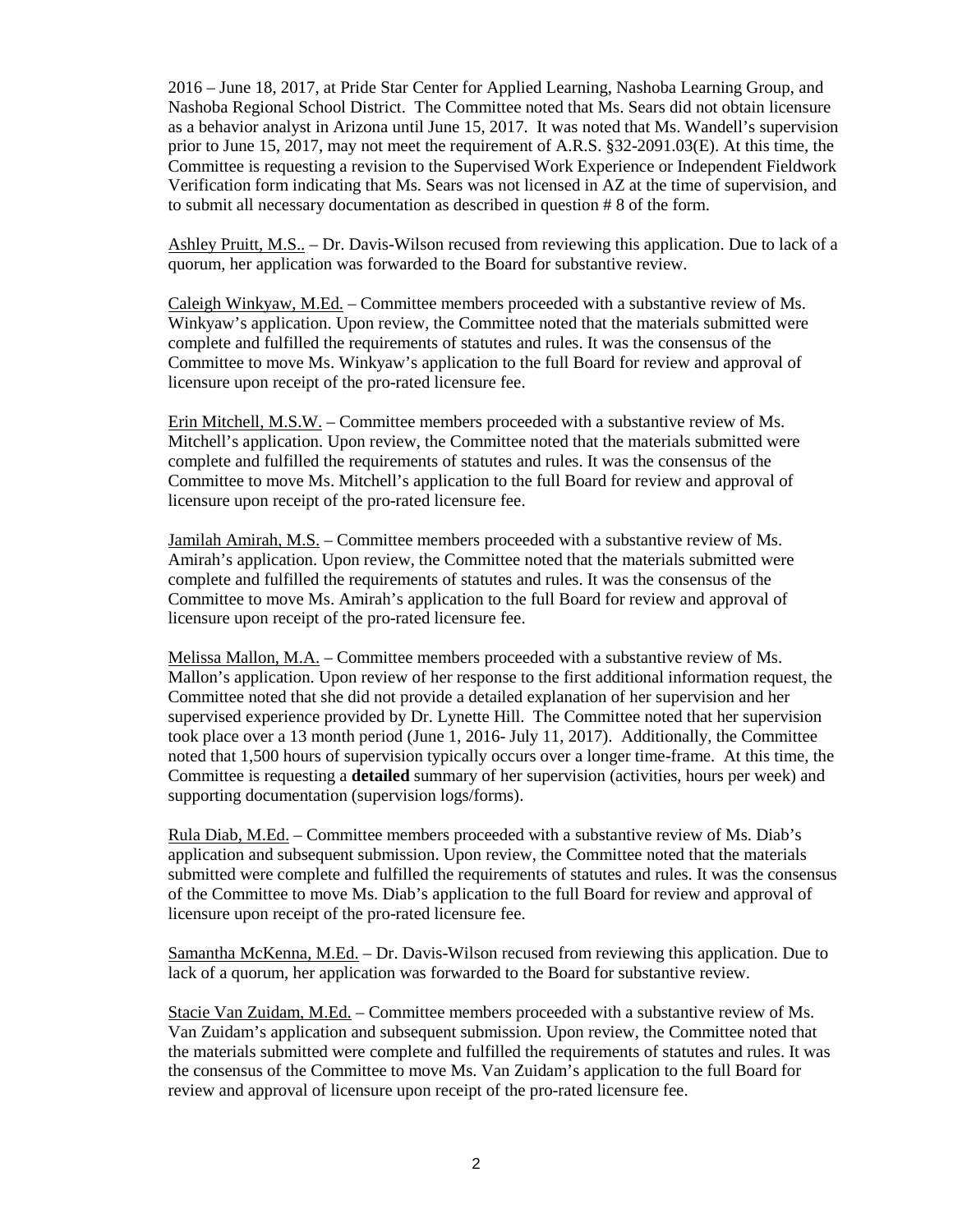Teresa A. Cardon, Ph.D. – Committee members proceeded with a substantive review of Ms. Cardon's application and subsequent submission. Upon review of page 8 of her application, the Committee noted that she did not provide the required photograph. The Committee is requesting that she submit an original, passport quality photograph taken not more than 60 days before the date of the application. Upon review of question #22 of her application, the Committee noted that she answered "yes" but failed to list the accrediting agency. Additionally, the Committee noted that she answered "yes" to questions #23, page 4 of the application. Upon review of her graduate transcripts, the Committee noted that she may not meet the requirement of R4-26-405 (B). At this time, the Committee is requesting that she outline her coursework that meets the 270 hour requirement.

Dr. Davey made a motion, seconded by Dr. Davis-Wilson, to forward the applications of Caleigh Winkyaw, M.Ed, Erin Mitchell, M.S.W., Jamilah Amirah, M.S., Rula Diab, M.Ed., and Stacie Van Zuidam, M.Ed. to the Board for review and approval of licensure upon receipt of the pro-rated licensure fee and to issue additional information request letters to Allyson Wandell, M.S., Melissa Mallon, M.A., and Teresa A. Cardon, Ph.D., regarding the deficiencies discussed in their applications. Ashley Pruitt, M.S. and Samantha McKenna, M.Ed. were forwarded to the Board for substantive review due to lack of a quorum. The motion carried 3-0.

### **4. DISCUSSION, CONSIDERATION, AND POSSIBLE ACTION REGARDING CURRENT APPLICATION FORM AND POSSILE CHANGES INCLUDING, BUT NO LIMITED TO POSSIBLE RECOMMENDATIONS FOR CHANGES TO RULES PERTAINING TO THE APPLICATION FORM**

Dr. Davidson provided a summary to the Committee regarding possible revision to the Behavior Analysts application for licensure. After deliberation, Dr. Davis-Wilson volunteered to make revision to the application and bring her recommendation to a future Committee meeting.

## **5. DISCUSSION, CONSIDERATION, AND POSSIBLE ACTION REGARDING DRAFT RULES PERTAINING TO SUPERVISED EXPERIENCE, DEFINITION OF "SUPERVISION PERIOD," POSSIBLY ALLOWING APPLICANTS TO SUBMIT THE SUPERVISED EXPERIENCE FORM USED FOR CERTIFICATION BY THE BEHAVIOR ANALYST CERTIFICATION BOARD, AND ONLINE CONTINUING EDUCATION**

 Committee members discussed adding language to the rule that would allow applicants to submit Supervision documentation that is accepted by the Behavior Analysts Certification Board (BACB). Committee members discussed individuals that would be authorized to verify Supervised Work Experience or Independent Fieldwork. Committee members discussed the definition of "Supervision period".

# **6. DISCUSSION, CONSIDERATION, AND POSSIBLE ACTION REGARDING IMPACT OF TRANSFERRING VERIFIED COURSE SEQUENCE SYSTEM FROM THE BEHAVIOR ANALYST CERTIFICATION BOARD TO THE ASSCIATION FOR BEHAVIOR ANALYSIS INTERNATIONAL AND WHETHER ACTION FROM THE BOARD IS NECESSARY**

Dr. Davis -Wilson provided a summary stating that in 2019 the Association Behavior Analysis International (ABAI) will be the agency approving accreditation. Committee members discussed whether ABAI manages course content. The Committee directed Board staff to contact the Behavior Analysts Certification Board (BACB) to inquire about accreditation.